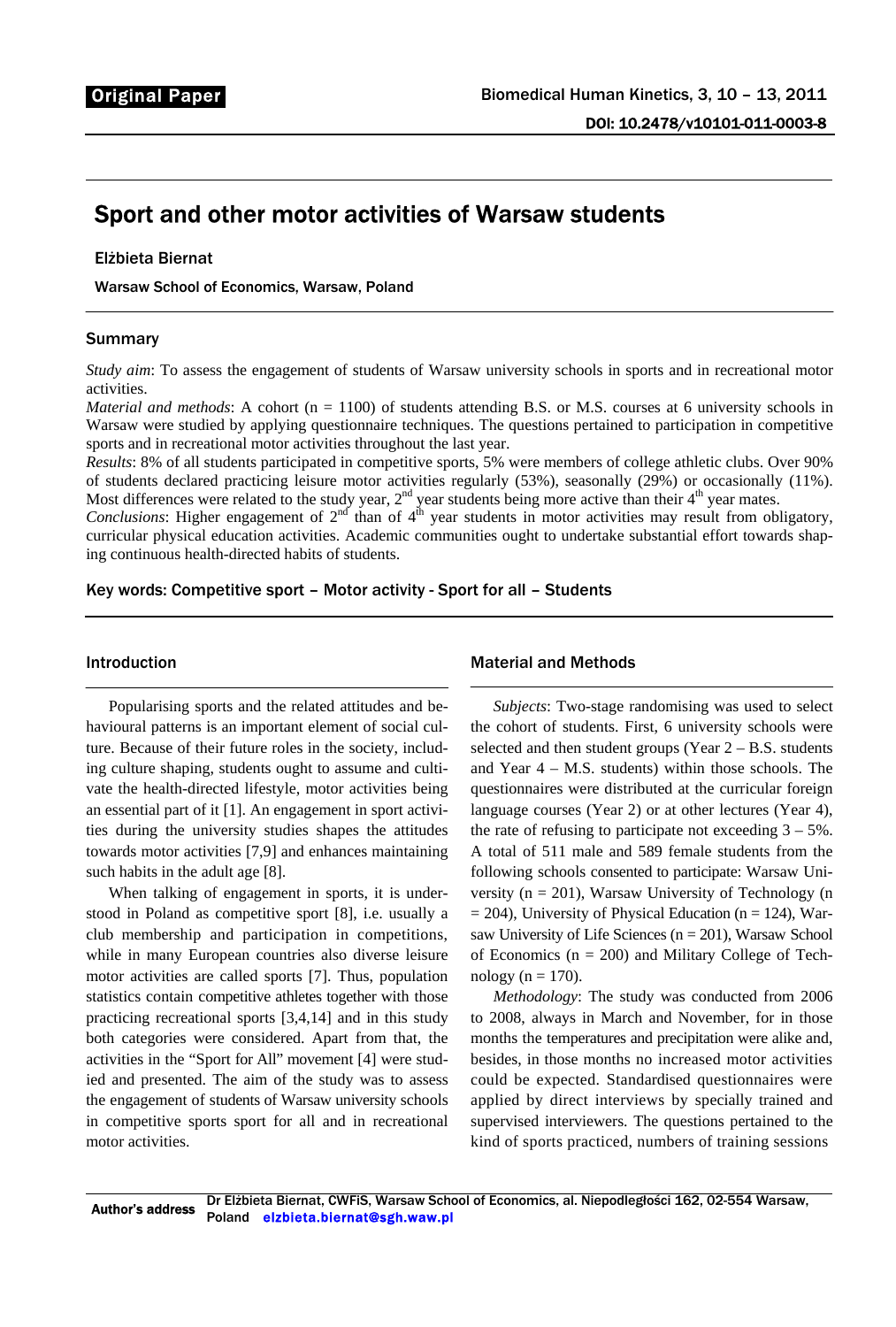per week, type of club and participation in competitions, types and frequency of leisure motor activities, etc.

Leisure motor activities were defined as recreational, i.e. voluntary, free-time undertaking selected sports like runs, cycling, swimming, gymnastics, etc. Regular activities meant practicing them at least once weekly for at least 5 months in a year. Seasonal activities meant practicing them many times but during summer or winter seasons only, or for e.g. weight losing. Incidental activities meant occasional practicing them  $10 - 20$  times a year. Sport for all meant regular engagement in competitive or recreational sports.

The SPSS 14 for Windows software was used in data analysis. Log-linear approach [14] was applied to the analysis of frequencies, the level of p≤0.05 being considered significant.

# Results

The results are presented in Tables  $1 - 3$ . Only 8.0% of all students practiced competitive sports; this included those who practiced it once  $(1.1\%)$ , twice  $(3.5\%)$  and more than twice (3.5%) weekly, the percentage of exercising once weekly being significantly  $(p<0.001)$  lower from the other ones. No significant differences between genders or study years were noted.

About 16% of all students were members of various sport clubs (Table 1), significantly  $(p<0.01)$  more men than women (9.6 and 6.3%, respectively), the most popular ones being university clubs and fitness clubs (mainly female students). The so-called other clubs focused on dance, martial sports, horse riding, etc.

**Table 1**. Percentages of male and female members of sport clubs in the last year

|                    |       | Men               | Women         |
|--------------------|-------|-------------------|---------------|
| Club type          |       | $n = 511$         | $n = 589$     |
| Competitive sports |       | 0.6               | 0.5           |
| <b>Fitness</b>     |       | $0.6*$            | $2.7^{\circ}$ |
| University         |       | $6.8^{\text{A*}}$ | $2.5^{\circ}$ |
| Other              |       | 1.6               | 0.5           |
|                    | Total | $9.6*$            | 6.3           |

\* Significantly (p<0.01) different from the respective value in women; ^ Significantly (p<0.001) different from other club types; º Significantly (p<0.01) different from competitive sports and other clubs

As many as 92.6% of all students declared participating in leisure motor activities. No significant differences between genders or study years were noted in that respect. However, regular activities were practiced by  $41 - 64.7\%$  of students, significantly ( $p < 0.001$ ) more among those on the  $2<sup>nd</sup>$  years of study than on the  $4<sup>th</sup>$  but the situation was reversed in case of seasonal or occasional activities. Male students significantly  $(p<0.001)$ more frequently declared practicing leisure activities seasonally than did the female ones (Table 2). Significant differences were shown only for category-related contrasts, not for groups.

| Table 2. Percentages of male and female students prac- |  |  |  |
|--------------------------------------------------------|--|--|--|
| ticing leisure motor activities                        |  |  |  |

| Group      | $4^{\text{th}}$<br>year | $\overline{4}^{\text{th}}$ year | $2nd$ year | 2 <sup>nd</sup><br>year |
|------------|-------------------------|---------------------------------|------------|-------------------------|
|            | M                       | F                               | M          | F                       |
| Total (n)  | 283                     | 320                             | 228        | 269                     |
| Regular    | 41.0                    | 45.9                            | 62.3       | 64.7                    |
| Seasonal   | 38.5                    | 26.3                            | 25.0       | 24.5                    |
| Occasional | 13.4                    | 16.9                            | 6.1        | 6.7                     |
|            |                         |                                 |            |                         |
|            |                         | Year of study                   |            | Gender                  |
| Category   | $4th$ year              | $2nd$ year                      | M          | F                       |
| Total (n)  | 603                     | 497                             | 511        | 589                     |
| Regular    | $43.6*$                 | 63.6                            | 50.5       | 54.5                    |
| Seasonal   | $32.0*$                 | 24.7                            | $32.5*$    | 25.5                    |

Significantly (p<0.001) different from the other category

No significant gender-related differences were noted in percentages of students classified as engaged in the sport for all. On the other hand, the respective percentage of 2nd year students was significantly  $(p<0.001)$ higher compared with their 4th year mates (63.6 and 43.6%, respectively).

**Table 3**. Percentages of male and female students engaged in competitive sports

|               | Gender | Men      | Women    |
|---------------|--------|----------|----------|
| Sport         |        | $n = 50$ | $n = 39$ |
| Fitness       |        |          | 38*      |
| Volleyball    |        | 14       | 13       |
| Combat sports |        | 20       | 8        |
| Other sports  |        | 62       | 41       |
|               |        |          |          |

\* Significantly (p<0.001) different from the percentage of men

No significant gender-related differences were found in the numbers of those engaged in competitive sports (Table 3). Fitness was an exception as significantly  $(p<0.001)$ more female than male students practiced it. The category "other sports" included basketball, dance, swimming, sport roller skating, football, tennis and squash.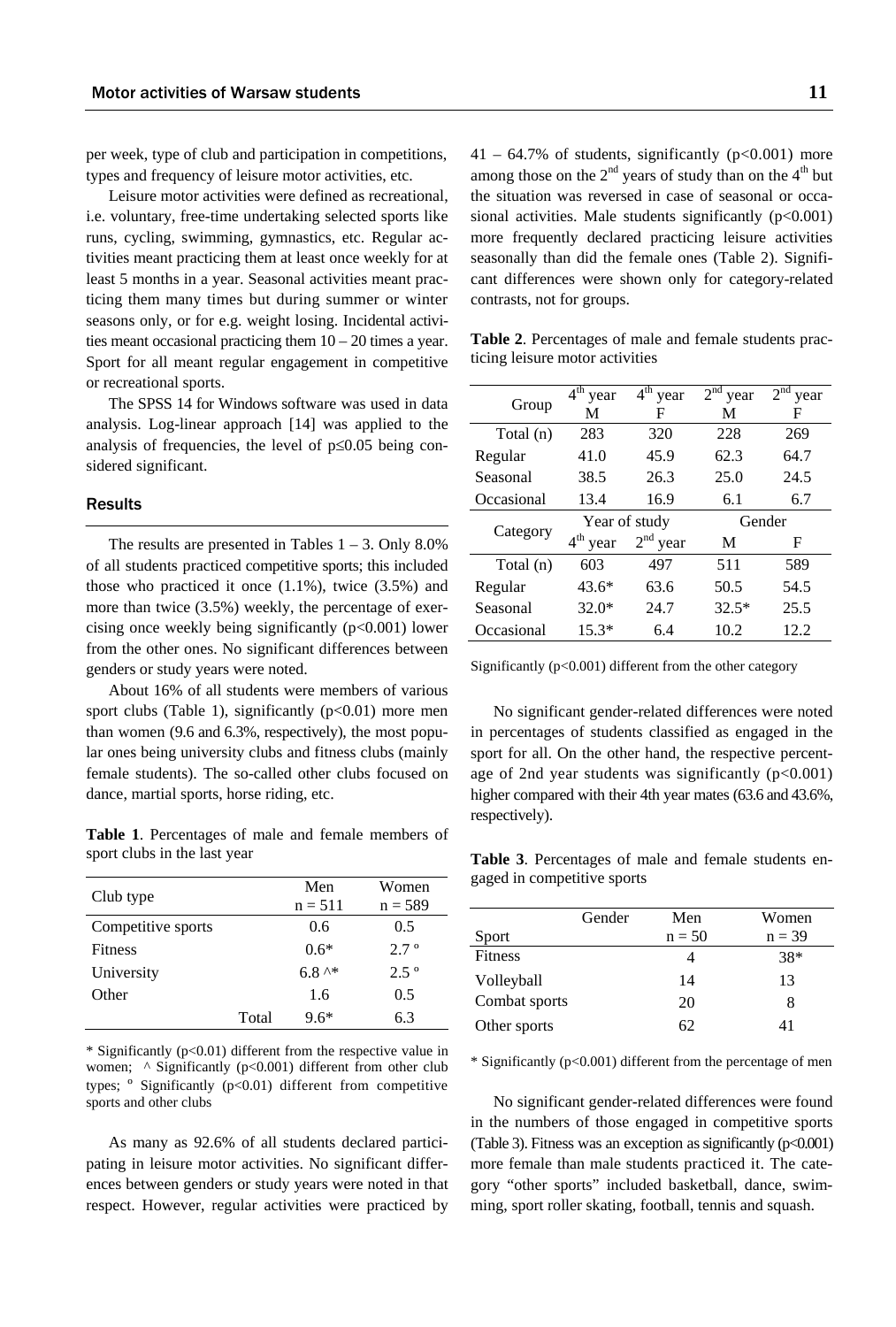|                   |       | 4 <sup>th</sup><br>year | $4th$ year | $2nd$ year     | $2nd$ year |
|-------------------|-------|-------------------------|------------|----------------|------------|
|                   | Group | M                       | F          | М              | F          |
| Sport             |       | $n = 263$               | $n = 285$  | $n = 213$      | $n = 258$  |
| Swimming          |       | 33.2                    | $48.2*$    | 36.2           | 49.8*      |
| Cycling           |       | 53.4                    | 46.8       | 51.2           | 47.9       |
| <b>Fitness</b>    |       | 0.4                     | $40.8*$    | 0.5            | $33.9*$    |
| Body building     |       | 27.1                    | $10.6*$    | 24.9           | $9.3*$     |
| Skiing            |       | 11.5                    | 14.1       | 12.2           | $19.1*$    |
| Jogging           |       | 14.5                    | 13.0       | 20.2           | 13.6       |
| Football          |       | 22.9                    | $0.4*$     | $36.6^{\circ}$ | $1.2*$     |
| Volleyball        |       | 10.3                    | 12.7       | $19.7^{\circ}$ | 16.3       |
| Tennis            |       | 8.8                     | $4.2*$     | 7.5            | 7.0        |
| <b>Basketball</b> |       | 14.9                    | $1.1*$     | 18.3           | $3.1*$     |

**Table 4**. Percentages of male and female students engaged in recreational sports

Significantly (p<0.01) different: \* From the respective male group; <sup>o</sup> From the respective 4<sup>th</sup> year group

Among the most popular recreational sports were swimming and cycling (men and women), fitness (women), body building and football (men). Significant differences in the declared frequencies were noted between genders or between study years as shown in Table 4.

# **Discussion**

One of the principal objectives of university schools is to prepare students for functioning in the society, and for an active reception of and participation in (broadly speaking) culture, including physical culture. However, when inspecting physical education (PE) curricula of various university schools, obligatory PE courses last one year (Warsaw School of Economics, Warsaw University of Life Sciences) or one to 3 years, depending on the faculty (Warsaw University, Warsaw University of Technology), and for other university schools in Warsaw are only optional. In that latter case, students may participate in optional courses organised by the school or by various student associations.

As follows from the presented data, sport for all, viewed according to the tendencies in the European Union, seems to be a stable element of daily life for about half of the respondents. It should be emphasised that only those students were classified into that category who declared regular participation in competitive and/or recreational sports at least once weekly for at least 5 months in a year. The sport for all category did not include those who declared only seasonal or occasional activities.

The report of the Bridging the East-West Health Gap [5] project contained an alarming information that as many as 70% of Polish subjects practiced no physical activities. The results of other project, Eurobarometer, presented in 2004 [6] and 2010 [7], showed that nearly half of Polish population never engaged in sports or physical exercises and only about one-fourth practice regular (at least once weekly) motor activities. Sport activities were regularly undertaken predominantly by schoolchildren and students but only 36% of them met the recommended amount of motor activities [2].

In view of those reports, the participation of Warsaw students in regular sport activities may be rated as high. It ought to be remembered, however, that students are particularly aware of civilisation-related risks due to their education and prospective social positions. This supports the view that broadening knowledge enhances the healthdirected behaviours, including motor activities [4,13].

The fairly high percentage of sport-practicing students, especially the  $2<sup>nd</sup>$  year ones, might have been due to obligatory or optional PE courses; since that percentage of  $4<sup>th</sup>$  year students was by about one-third lower, the pressure on maintaining a high level of physical education awareness by university students could be rated as evidently insufficient. That fact has a great impact on the quantitative and qualitative engagement in motor activities in later adulthood, affecting both professional and family functioning.

That socially focused question ought to be seriously considered by university managements, especially in view of their efforts to improve educational functioning, and steps should be taken to improve the accessibility of sport objects, their equipment and attractiveness.

#### References

1. Bourdieu P., J-C.Passeron (1970) La reproduction. Eléments pour une théorie du système d'enseignement. http://fr.wikipedia.org/wiki/La\_Reproduction (08.02.2011).

2. Centers for Disease Control and Prevention. Youth Risk Behavior Surveillance - United States, 2005. Surveillance Summaries, MMWR, 2006, vol. 55 (SS-5): 1-108.

3. Definition of Sport (2010) www.google.pl/search?hl= pl&q=Definition+of+sport.+The+European+Sport+for+All+ Charter+%28Council+of+Europe%2C+1980%29+divided+ sport+into+four+broad+categories&lr=&aq=o&oq.

4. Dishman R.K., J.F.Sallis (1994) Determinants and interventions for physical activity and exercise. In: C.Bouchard (ed.), Physical Activity, Fitness and Health. Human Kinetics Publishers, Champaign IL, pp. 214-238.

5. Drygas W., A.Skiba, W.Bielcki, P.Puška (2001) Assessment of physical activity of inhabitants of **s**ix European countries**. "**Bridging East**–**West Health Gap" project. *Medicina Sportiva* 5(Suppl. 2):119-128.